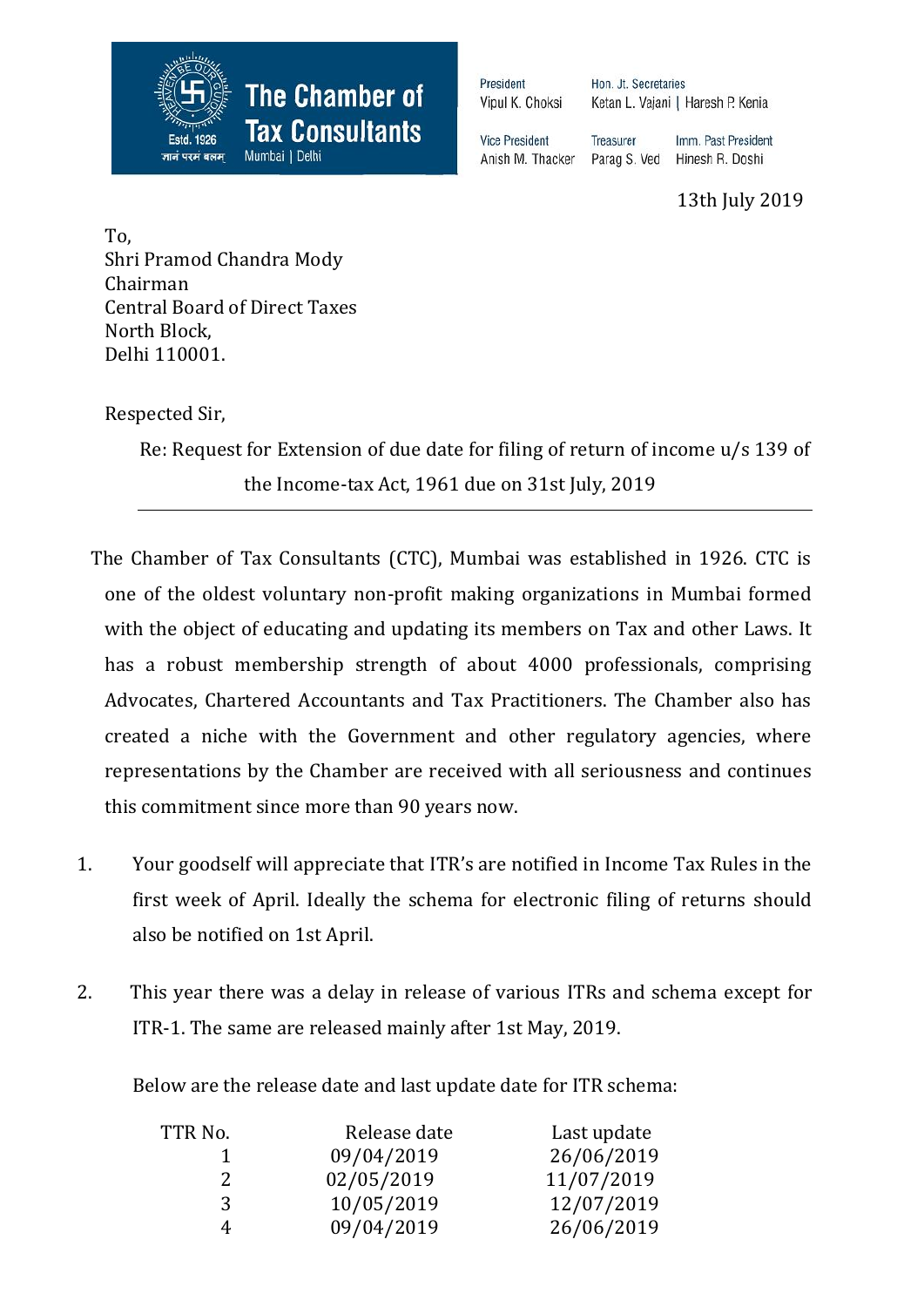| 5 | 28/05/2019 | 26/06/2019                    |
|---|------------|-------------------------------|
| 6 | 08/07/2019 | Java Utility not yet released |
| 7 | 04/06/2019 | Java Utility not yet released |

- 3. Every time a Schema changes, the various software companies take about 3-4 days time to update their software of filling and uploading income tax returns on the website of the Income Tax Department. This has resulted in further delay in preparing/re preparing and uploading the returns of income. Most of the tax practitioners and professionals are using third party software to file the returns of income of their various clients.
- 4. Further, the Schema has been undergoing changes ever since last such change having been announced as late as on 12th July 2019.
- 5. Thirdly, there is a delay in the issue of Form No.16 as the format of new Form No. 16 has under gone substantial changes and Hence the due date of issue of form 16s is extended to 10th July, 2019. Many employees have still not received Form No. 16 from their employers.
- 6. Effectively four months are available from the end of the financial year to file the return of Income and accordingly due date of filing the return of Income is 31st July, 2019. Because of above reasons considerable time has been lost out of the four months provided under the Act.
- 7. For the reasons mentioned herein, we humble request your honour to kindly extend the due date of return of Income which is due on 31st July, 2019.
- 8. Two years back, in a writ petition filed before the Hon'ble Bombay High Court for extension of due date u/s 139(1), the Government had committed before the High Court that the forms and facility for filing Returns of Income will be made available at the start of relevant Assessment Year. However this year while the ITR Forms were notified in first week of April, the filing schema were released in May except for ITR 1 and ITR 4.
- 9. Section 234F introduced vide Finance Act, 2017, mandates Fees of Rs. 1000 /Rs. 5000, in case Return of Income is filed after due date specified in Explanation 2 of Section 139(1). Further, there is no remedy or relief provided in the Act, against this fee. If the due date is not extended, it will cause a great